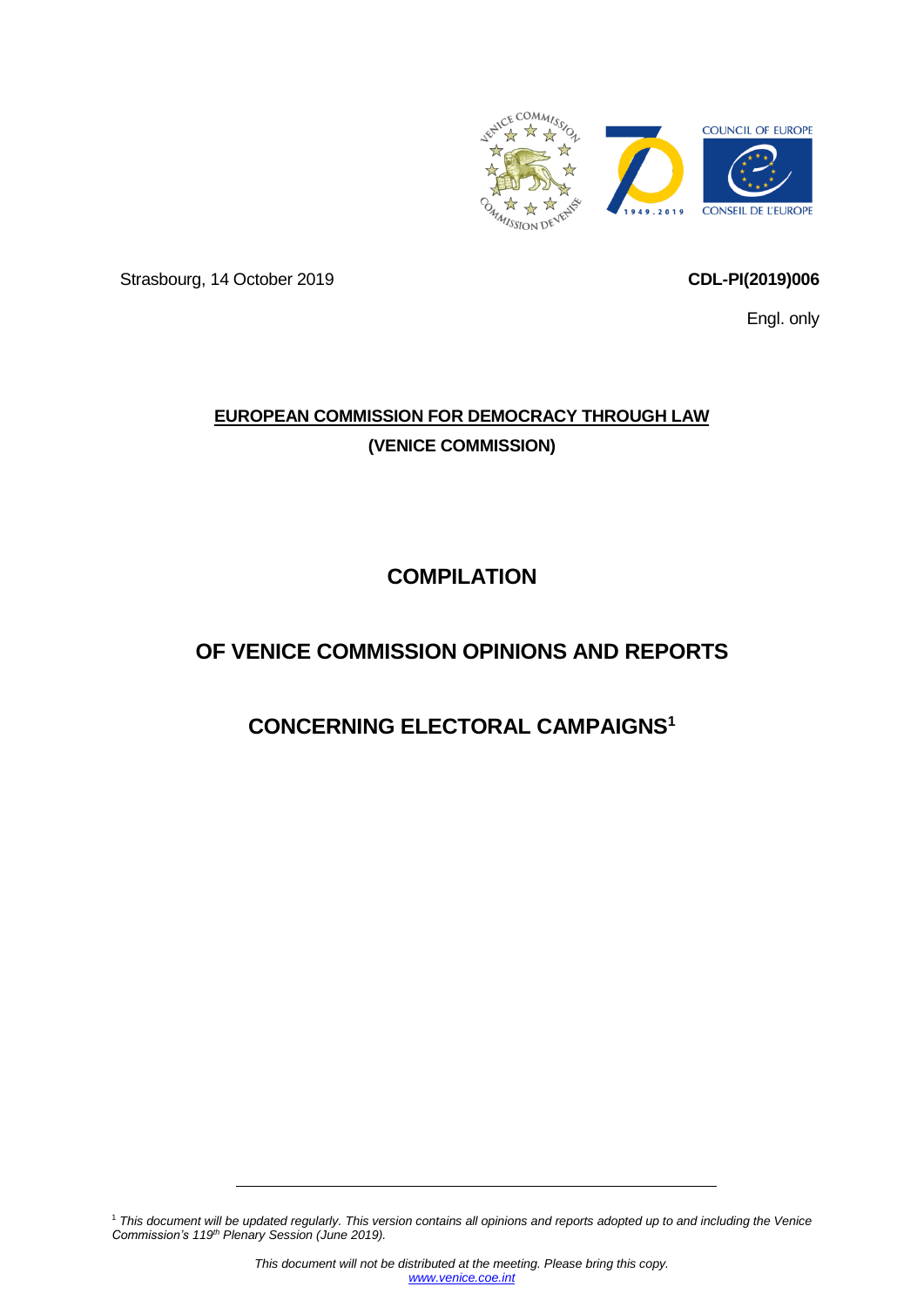## **I. Introduction**

-

[PI\(2018\)006-e.](https://www.venice.coe.int/webforms/documents/?pdf=CDL-PI(2018)006-e)

This document is a compilation of extracts taken from opinions and reports/studies adopted by the Venice Commission on issues concerning election campaigns and campaign finance. The aim of this compilation is to give an overview of the doctrine of the Venice Commission in this field. The scope of this document does not include the issues of political parties<sup>1</sup> and media and elections<sup>2</sup> which are covered by existing compilations.

The present compilation is intended to serve as a source of references for drafters of constitutions and of legislation relating to election campaigns and campaign finance, researchers as well as the Venice Commission's members, who are requested to prepare comments and opinions on such texts. However, it should not prevent members from introducing new points of view or diverge from earlier ones, if there is good reason for doing so. The present document merely provides a frame of reference.

This document is structured in a thematic manner in order to facilitate access to the topics dealt with by the Venice Commission over the years.

Each opinion referred to in the present document relates to a specific country and any recommendation made has to be seen in the specific constitutional context of the country. This is not to say that such recommendation cannot be of relevance for other systems as well.

The Venice Commission's reports and studies quoted on this compilation seek to present general standards for all member and observer states of the Venice Commission. Recommendations made in the reports and studies will therefore be of a more general application, although the specificity of national/local situations is an important factor and should be taken into account adequately.

Both the brief extracts from opinions and reports/studies presented here must be seen in the context of the original text adopted by the Venice Commission from which it has been taken. Each citation therefore has a reference that sets out its exact position in the opinion or report/study (paragraph number, page number for older opinions), which allows the reader to find it in the corresponding opinion or report/study. References should be made to the opinion or report/study and not to the compilation.

The Venice Commission's position on a given topic may change or develop over time as new opinions are prepared and new experiences acquired. Therefore, in order to have a full understanding of the Venice Commission's position, it would be important to read the entire compilation under a particular theme. Please kindly inform the Venice Commission's Secretariat if you think a quote is missing, superfluous or filed under an incorrect heading (venice@coe.int).

<sup>1</sup> See CDL-PI(2016)003, available at [https://www.venice.coe.int/webforms/documents/?pdf=CDL-](https://www.venice.coe.int/webforms/documents/?pdf=CDL-PI(2016)003-e)[PI\(2016\)003-e.](https://www.venice.coe.int/webforms/documents/?pdf=CDL-PI(2016)003-e) <sup>2</sup> See CDL-PI(2018)006, available at [https://www.venice.coe.int/webforms/documents/?pdf=CDL-](https://www.venice.coe.int/webforms/documents/?pdf=CDL-PI(2018)006-e)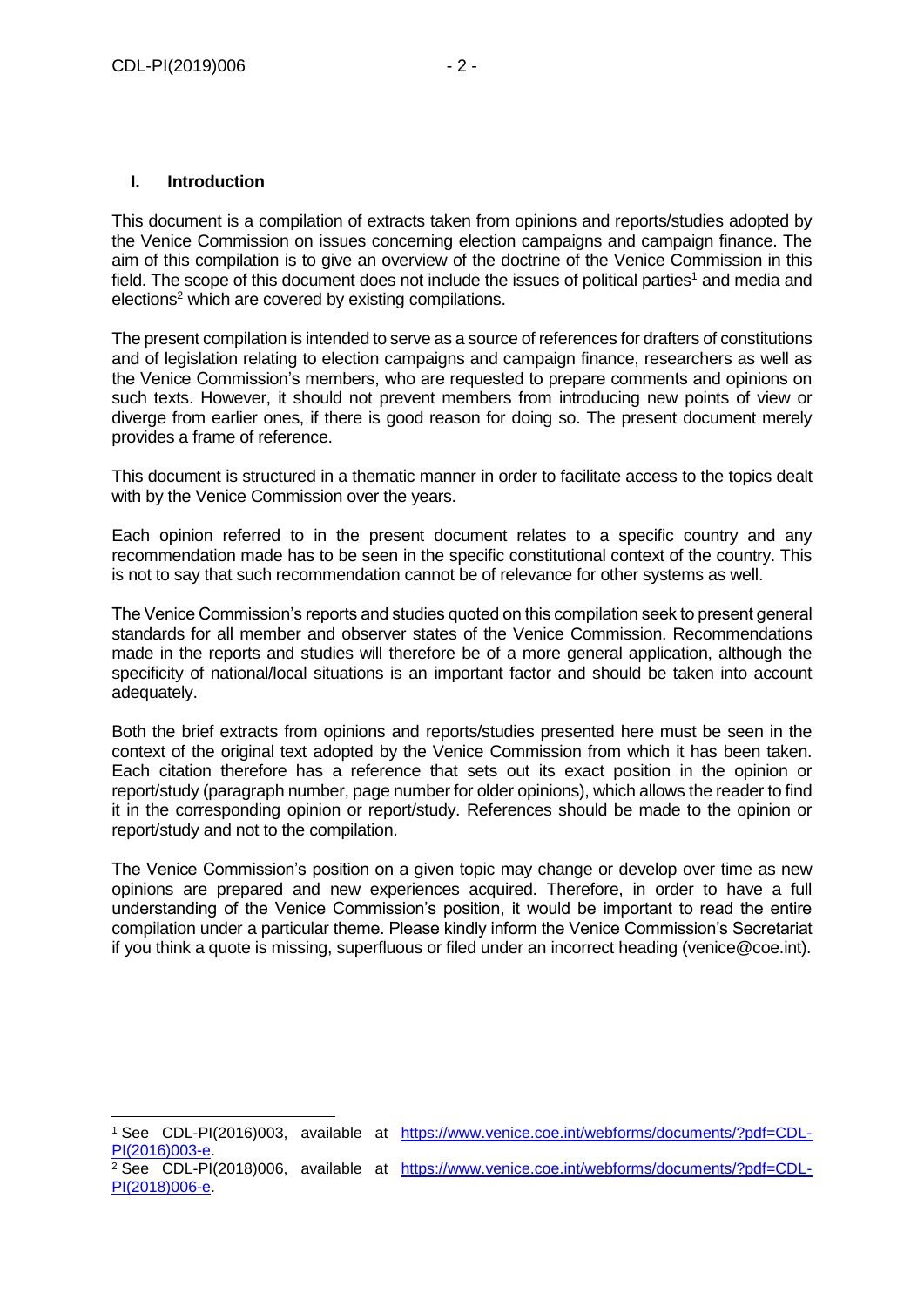## **II. Election Campaign**

### **1. General Recommendations**

12. The observation of the 24 June 2018 elections led PACE and ODIHR to provide for a number of recommendations concerning the legal framework relating to campaigning and campaign finance. For example, ODIHR recommended to ensure a clear separation between state and party to prevent candidates from using the advantage of their office for electoral purposes; to ensure effective sanctioning of the abuse of administrative resources; to bring the legal framework in line with legal obligations on freedom of expression and media freedom; to ensure conditions for an equitable campaign environment; to introduce an expenditure ceiling; to enhance the effectiveness of the oversight of electoral campaign finance; to allow explicitly for international and citizen observation. These recommendations are still valid.

#### *[CDL-AD\(2018\)031](https://www.venice.coe.int/webforms/documents/default.aspx?pdffile=CDL-AD(2018)031-e) - Turkey - Joint Opinion of the Venice Commission and ODIHR on Amendments to the electoral legislation and related "harmonisation laws"*

66. Regulations on the conduct of the election campaign are included in Chapter 9 of the draft Election Code. It establishes that the campaign period starts on the day of a candidate's registration and lasts until the day before election-day. Forms and methods of permitted campaign activities are narrowly described in a list to be found in Article 45; however, positively, it is stipulated that other, non-prohibited methods of campaigning may also be used. Prohibited forms of campaigning include the distribution of free or provided on privileged terms goods or services, as well as cash disbursements.

## *[CDL-AD\(2018\)027](https://www.venice.coe.int/webforms/documents/default.aspx?pdffile=CDL-AD(2018)027-e) - Uzbekistan - Joint opinion on the draft election code*

115. It should be provided that 20 days should be the minimum number of days for a campaign, unless the constitutional deadlines for an early election make that impossible. It should also be made clearer the significance of the campaign period for the purpose of applying various provisions of the law.

### *[CDL-AD\(2006\)022](https://www.venice.coe.int/webforms/documents/default.aspx?pdffile=CDL-AD(2006)022-e) - Joint Opinion on the Electoral Code of "the former Yugoslav Republic of Macedonia"*

## **2. Fundamental Rights**

71. In addition, a one-month advance authorization requirement for holding public assemblies, as included in a separate legislative act, unduly restricts the right to assembly.

#### *[CDL-AD\(2018\)027](https://www.venice.coe.int/webforms/documents/default.aspx?pdffile=CDL-AD(2018)027-e) - Uzbekistan - Joint opinion on the draft election code*

65. OSCE/ODIHR previously recommended that persons belonging to minorities should be allowed to use their mother tongue in the electoral campaign in order to promote their effective participation in public affairs. This recommendation has not been taken into consideration in the Code as evidenced by Article 133(2), which requires that "the election campaign shall be conducted in the Bulgarian language." It is essential that persons belonging to minorities be provided voter information and other official election materials in their languages. This would enhance the understanding of the electoral process for all communities.

## *[CDL-AD\(2011\)013](https://www.venice.coe.int/webforms/documents/default.aspx?pdffile=CDL-AD(2011)013-e) - Joint opinion on the election code of Bulgaria*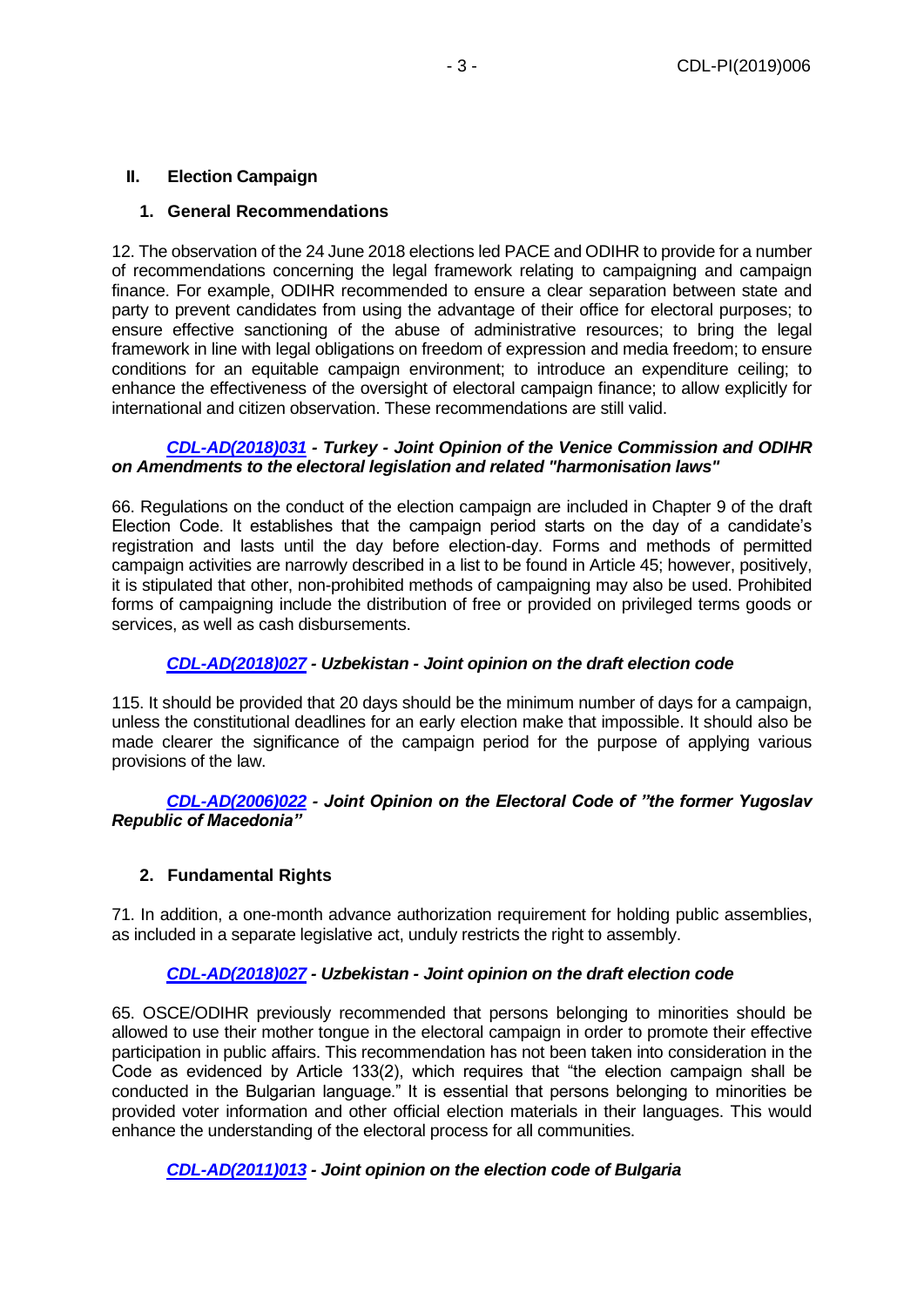27. Article 69(2) provides that a candidate proposed by a group of voters cannot be "directly or indirectly supported by any other subject or candidate running in the elections". A similar provision is found in Article 70(2). Candidates should not be prohibited from expressing views concerning other candidates or from answering questions from voters as to which candidates or political parties are best suited to be colleagues in the Assembly. An expression of such views would be "directly or indirectly supporting" another candidate or electoral subject. In their current form, these articles are too broad and could be applied to restrict legitimate campaign expression designed to enable voters to make informed choices. **The Venice Commission and the OSCE/ODIHR recommend** that Articles 69(2) and 70(2) be reviewed to ensure that they cannot be interpreted or applied to restrict the freedoms of expression and association, which are especially important in election campaigns.

## *[CDL-AD\(2009\)005](https://www.venice.coe.int/webforms/documents/default.aspx?pdffile=CDL-AD(2009)005-e) - Joint Opinion on the Electoral Code of the Republic of Albania*

## **3. Equality of opportunity**

67. The provision allowing candidates to start campaigning upon their registration by the respective commission results in a staggered beginning of the campaign. **ODIHR and the Venice Commission recommend that the campaign begin on the same day for all contestants in order to ensure equality of campaign opportunities.** This would lead to more predictability for the contestants, too, as the campaigning requires longer preparations.

68. A number of articles in the draft Election Code contain welcome guarantees of equality of campaign conditions for contestants, including an obligation for election commissions to ensure such equality. Candidates and political parties are granted […] equality of conditions and the possibility to produce and distribute campaign materials unhindered, and equality of opportunities and conditions for the organization of meetings with voters.

69. Past ODIHR reports indicate that the above guarantees of equality did not contribute to the freedom and diversity of observed campaigns. Instead, rigorously and restrictively applied equality provisions yielded campaigns that were characterized by an ostensible homogeneity of campaign formats, messages and materials, as well as seemingly orchestrated and routinized events, devoid of competitiveness. An absence of mechanisms to ensure a clear separation between the State and party resulted in the blurring of this distinction, in contravention of OSCE commitments.

70. In this respect, the Joint ODIHR and Venice Commission Guidelines for preventing and responding to the misuse of administrative resources during electoral processes state that "[t]he legal framework should provide effective mechanisms for prohibiting public authorities from taking unfair advantage of their positions by holding official public events for electoral campaigning purposes, including charitable events, or events that favor or disfavor any political party or candidate. More precisely, reference is made to events which imply the use of specific funds (state or local budget) as well as institutional resources (staff, vehicles, infrastructure, phones, computers, etc.). This does not preclude incumbent candidates from running for election and campaigning outside of office hours and without the use of administrative resources.

72. The draft Election Code remains worded only generally and does not directly address the above concerns. Conditions for genuinely free and competitive campaigning, on the basis of equal opportunities, are only then created, when both the law and its application in practice safeguard these principles.

73. Clarification could be introduced with regard to the role of political parties and election commissions in the organization of contestant meetings with voters. While Article 48 states that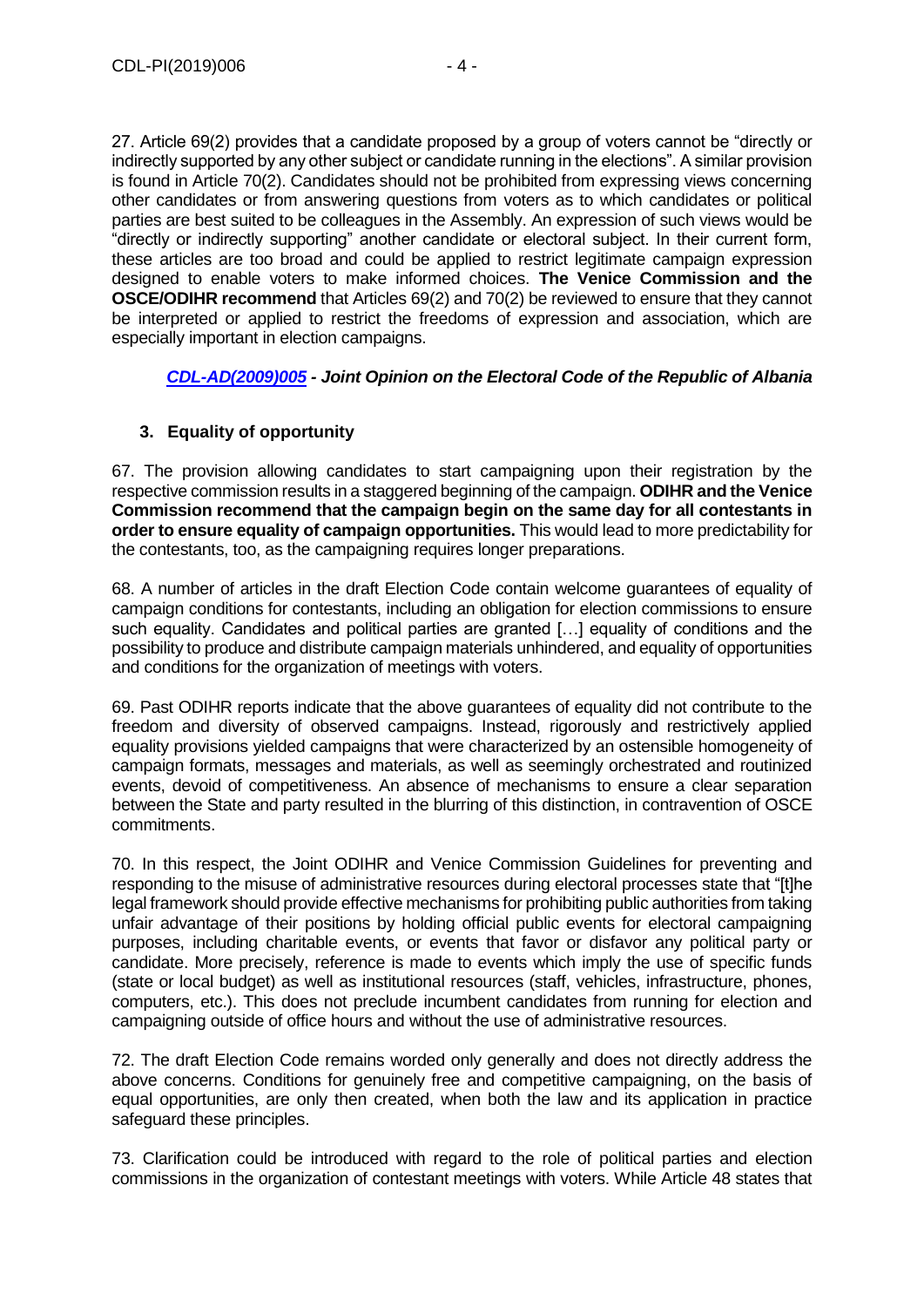meetings with voters are held by the contestants themselves, Article 20 requires DECs to support the organization of such meetings and Article 48 provides that DECs and PECs will inform voters about the place and time of meetings based on the information provided by the contestants. **The Venice Commission and ODIHR recommend clarify that election commissions only have a facilitating role should such facilitation be requested to ensure unimpeded campaigning.**

## *[CDL-AD\(2018\)027](https://www.venice.coe.int/webforms/documents/default.aspx?pdffile=CDL-AD(2018)027-e) - Uzbekistan - Joint opinion on the draft election code*

18. *Equality of opportunity* should be ensured between parties and candidates and should prompt the state to be impartial towards them and to apply the same law uniformly to all. In particular, the neutrality requirement applies to the electoral campaign […] as well as to public funding of parties and campaigns. This means that there are two possible interpretations of equality: either "strict" equality or "proportional" equality. "Strict" equality means that the political parties are treated without regard to their present strength in parliament or among the electorate. It must apply to the use of public facilities for electioneering purposes (for example bill posting, postal services and similar, public demonstrations, public meeting rooms). "Proportional" equality implies that the treatment of political parties is in proportion to the number of votes. Equality of opportunity (strict and/or proportional) applies in particular to […] public funds and other forms of backing. Certain forms of backing may on the one hand be submitted to strict equality and on the other hand to proportional equality.

19. The basic idea is […] that all the political forces should be allowed to hold meetings, including on public thoroughfares, distribute literature and exercise their right to post bills. All of these rights must be clearly regulated, with due respect for freedom of expression, and any failure to observe them, either by the authorities or by the campaign participants, should be subject to appropriate sanctions. Quick rights of appeal must be available in order to remedy the situation before the elections. […]

## *[CDL-AD\(2002\)023rev2-cor](https://www.venice.coe.int/webforms/documents/default.aspx?pdffile=CDL-AD(2002)023rev2-cor-e) - Code of Good Practice in Electoral Matters: Guidelines and Explanatory Report*

8. In order to ensure equality of opportunities for the different political forces, electoral campaign expenses shall be limited to a ceiling, appropriate to the situation in the country and fixed in proportion to the number of voters concerned.

9. The State should participate in campaign expenses through funding equal to a certain percentage of the above ceilings or proportional to the number of votes obtained. This contribution may however be refused to parties who do not reach a certain threshold of votes.

## *[CDL-INF\(2001\)008](https://www.venice.coe.int/webforms/documents/default.aspx?pdffile=CDL-INF(2001)008-e) - Guidelines and Report on the Financing of political parties*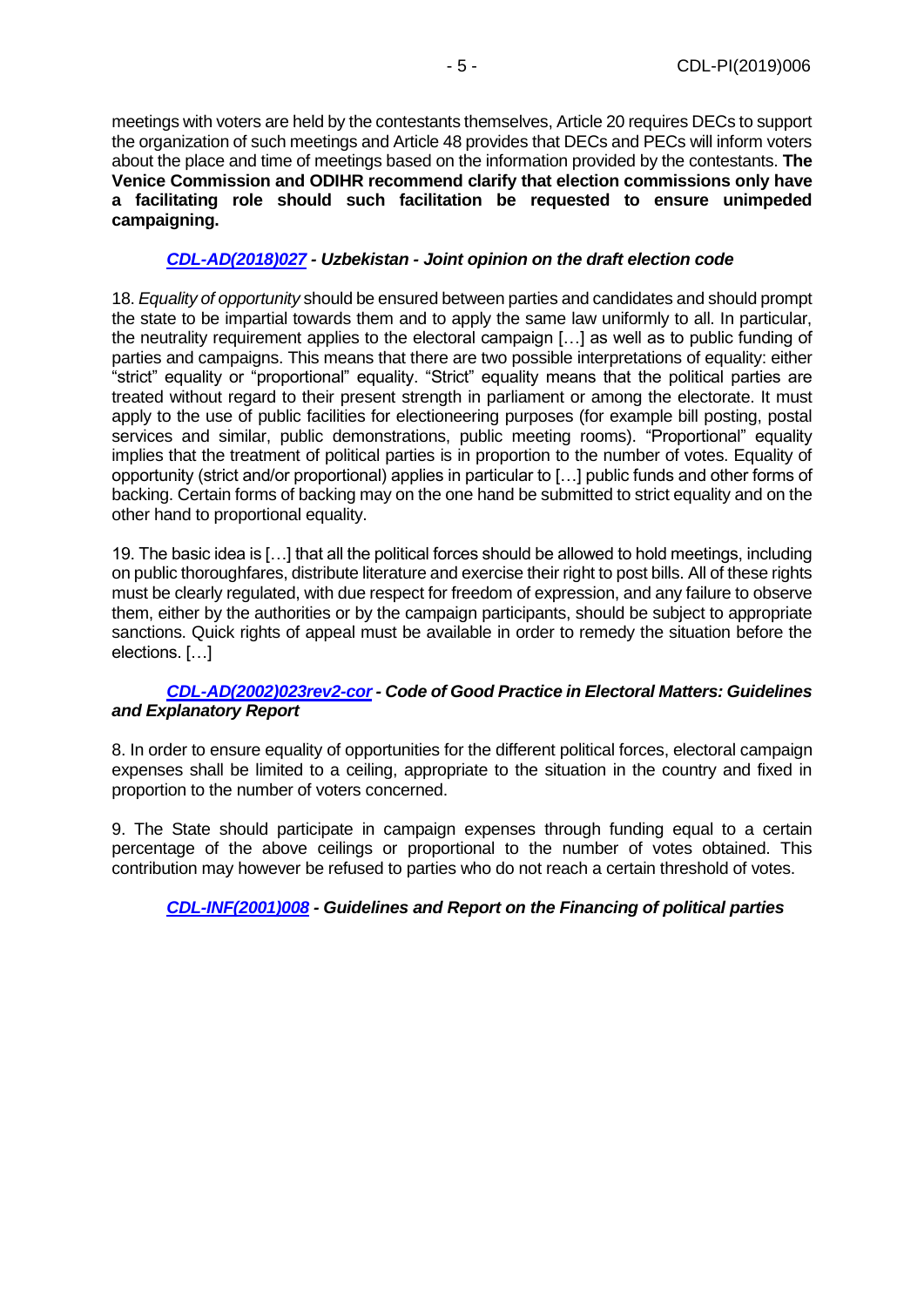## **III. Campaign Finance**

*This part of the compilation only covers extracts from opinions or reports/studies which are related to the financing of electoral campaigns. For the financing of political parties please see the respective compilation*<sup>3</sup> *.*

## **1. Reporting, auditing and control of campaign financing**

"15. The Venice Commission and the OSCE/ODIHR make the following key recommendations:

[…]

C. Significantly enhance the supervision and enforcement of the rules on party and campaign financing. The Central Electoral Commission (CEC), or other assigned body, should be given sufficient resources, including an appropriate number of staff specialised in financial auditing, as well as a clear mandate and obligation to audit financial reports of political parties and electoral contestants, to verify the accuracy of the information submitted, initiate investigations of possible irregularities, and to make use of enhanced powers for coordination with law enforcement and other relevant bodies; and

## $[\ldots]$

-

**74. It is therefore recommended that the supervision and enforcement of the rules on party and campaign financing be significantly enhanced. The CEC, or other assigned body, should be given sufficient resources, including an appropriate number of staff specialised in financial auditing, as well as a clear mandate and obligation to audit financial reports of political parties and electoral contestants, to verify the accuracy of the information submitted, to initiate investigations of possible irregularities, and to make use of enhanced powers for coordination with law enforcement and other relevant bodies."**

## *[CDL-AD\(2017\)027](https://www.venice.coe.int/webforms/documents/default.aspx?pdffile=CDL-AD(2017)027-e) - Republic of Moldova - Joint Opinion on the legal framework governing the funding of political parties and electoral campaigns*

35. The OSCE/ODIHR has pointed out in the past that political parties are required to report to the Agency only 30 days after the announcement of election results and are not obliged to provide information on campaign expenditures during the election process. This reduces the transparency of party funding to voters in the run-up to the elections and runs counter to electoral good practice. It is therefore recommended to require political parties to report on campaign financing in a transparent manner during the election campaign.

## *[CDL-AD\(2014\)034](https://www.venice.coe.int/webforms/documents/default.aspx?pdffile=CDL-AD(2014)034-e) - Joint Opinion on Draft Amendments to the Law on the financing of political activities of Serbia*

56. Contestants do not have an obligation to report on the expenditures of an election campaign during the campaign period as only reports on donations and income of the campaign finances have to be submitted before the elections. The draft Code does not regulate mechanisms for the National Audit Office (NAO) to check the accuracy of the reports. The OSCE/ODIHR election observation mission report on the 2013 parliamentary elections states: "It should be ensured that all political parties and nomination committees submit information to the public register

<sup>3</sup> CDL-PI(2016)003, available at [https://www.venice.coe.int/webforms/documents/?pdf=CDL-](https://www.venice.coe.int/webforms/documents/?pdf=CDL-PI(2016)003-e)[PI\(2016\)003-e.](https://www.venice.coe.int/webforms/documents/?pdf=CDL-PI(2016)003-e)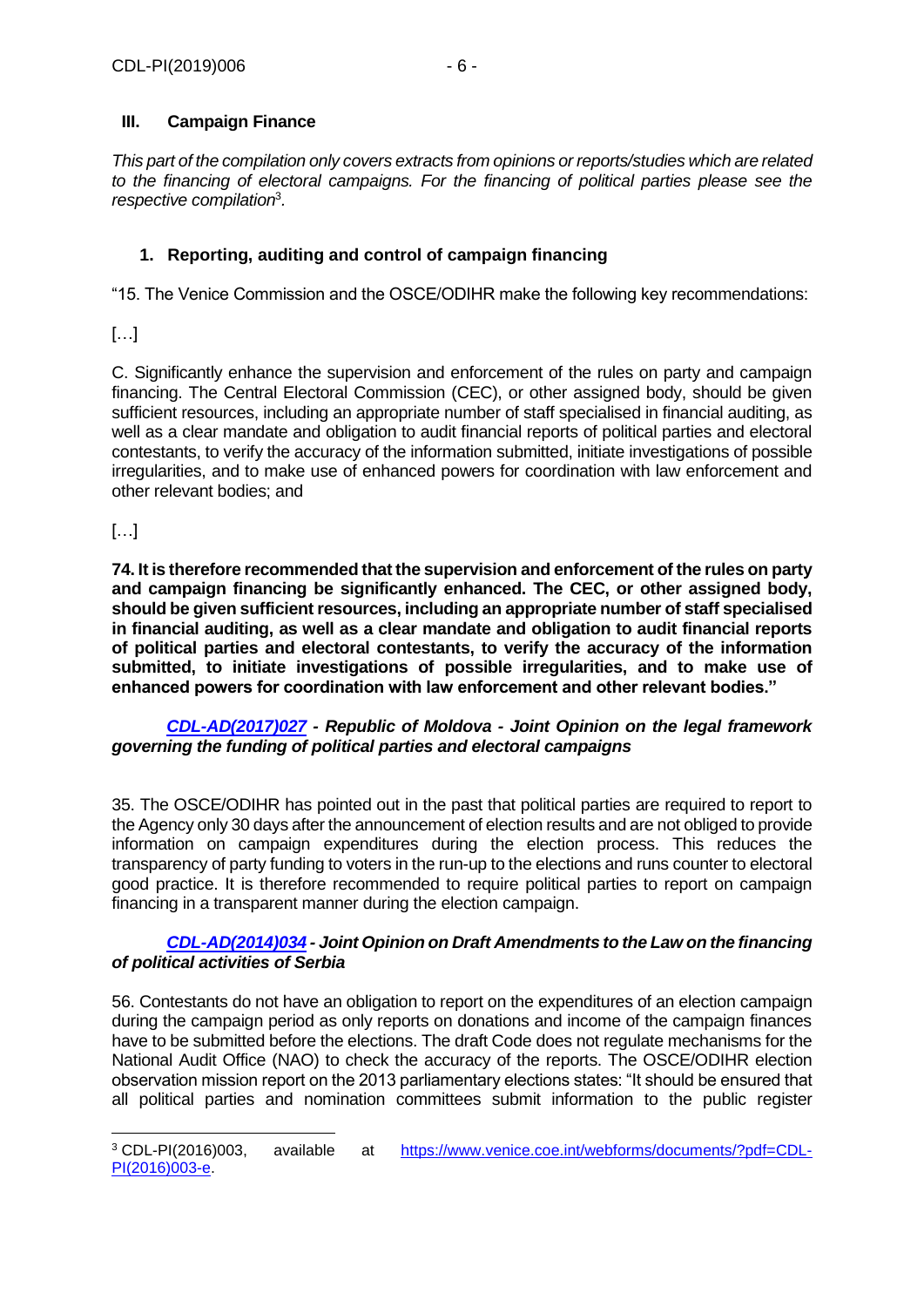maintained by the NAO as required by the law on an ongoing basis. The NAO could have the authority to request this information if failure to submit it is suspected and to sanction the respective party for failure to comply with the law. The authority of the NAO could be strengthened and additional resources granted thereby enabling it to crosscheck and verify the authenticity of reported expenditures of electoral contestants against actual expenditures.

60. … "The OSCE/ODIHR recommended adopting regulations to require that paid content in political advertising be clearly labelled and legislation to prohibit hidden advertising be introduced …"

## *[CDL-AD\(2014\)001](https://www.venice.coe.int/webforms/documents/default.aspx?pdffile=CDL-AD(2014)001-e) - Joint Opinion on the draft Election Code of Bulgaria*

44. Article 91 of the Code regulates the auditing of campaign accounts by the CEC. There is a concern with Article 91(3), which allows the CEC to verify data in the campaign finance reports. The concern is that the CEC, established by the parliamentary parties, can start contacting the contributors to non-parliamentary parties even if there is no factual basis that would suggest an enquiry is justified. Such a provision is often abused. The regulatory body contacts a contributor and the contributor, due to the political considerations, denies making the contribution. The political party and its officials then face criminal sanctions. **The Venice Commission and the OSCE/ODIHR recommend** that Article 91(3) is amended to provide objective and nondiscriminatory criteria that are required to be satisfied before the CEC can contact contributors of private funds."

## *[CDL-AD\(2009\)005](https://www.venice.coe.int/webforms/documents/default.aspx?pdffile=CDL-AD(2009)005-e) - Joint Opinion on the Electoral Code of the Republic of Albania*

81. The absence of regulatory authority for the SEC is particularly noticeable in the area of the election campaign, broadly viewed. A recommendation in the previous Opinion that consideration should be given in connection with the enactment of the Code to enabling the SEC to adopt, implement and enforce regulations in this area was not followed.

82. The absence of direct regulatory authority for the SEC means that significant aspects of the election campaign are controlled by other bodies. For example, alleged campaign violations are considered by the primary courts; […] campaign finance reports are monitored by the State Audit Office and Parliament (but subsequently published by the SEC).

83. The distribution of regulatory authority with respect to various aspects of the campaign may have hindered the development of clear and specific rules and enforcement mechanisms. For example, various deficiencies have been noted by observers in the following areas: equal access to the media […] excessive or unreported financial and in-kind contributions to campaigners; and strict evidentiary standards concerning alleged campaign violations.

110. It would be convenient for checking purposes, were the submitters of candidatures to funnel all their receipts and expenses through a giro account. But it would be naïve to imagine that other ways could not be found to support financially a candidate's campaign. Rather than relying on a pro forma disclosure mechanism, one should apply common sense to track excess expenditures, through monitoring of the evidence of money spent for television spots, posters, postal campaigns, costly brochures, and payments to agents.

*[CDL-AD\(2006\)022](https://www.venice.coe.int/webforms/documents/default.aspx?pdffile=CDL-AD(2006)022-e) - Joint Opinion on the Electoral Code of "the former Yugoslav Republic of Macedonia".*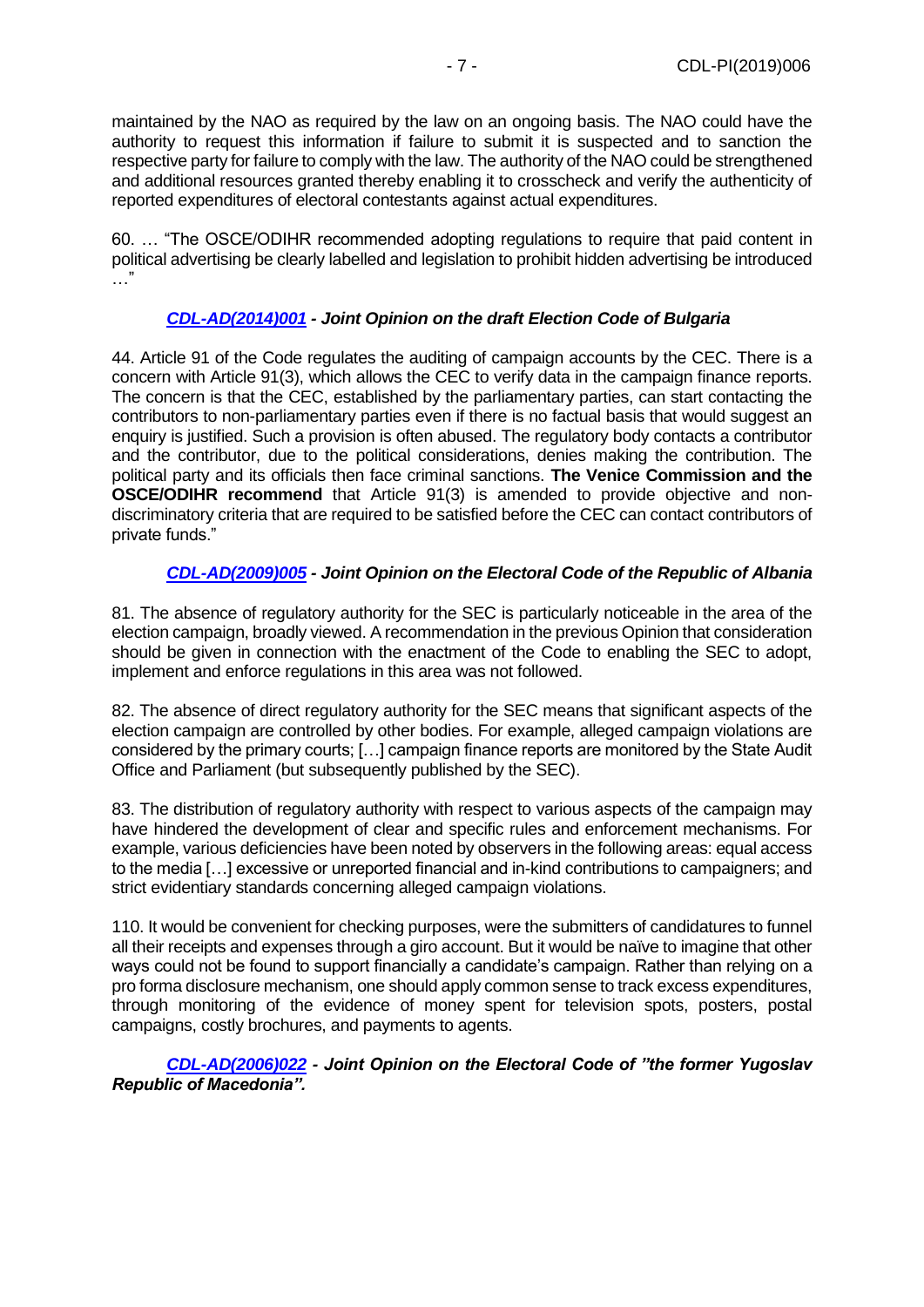## **2. Rules for Transparency**

77. Past ODIHR reports raised a number of concerns with regard to the overall campaign finance regulations. The lack of a requirement for pre-election reporting by contestants, for parties to publish the income and expenditures, and for the CEC and the Chamber of Accounts to publish their conclusions undermines transparency. As stated in the Venice Commission and ODIHR Joint Guidelines for preventing and responding to the misuse of administrative resources during electoral processes, "the legal framework should provide for transparency and accountability of the use of public money and public goods by political parties and candidates during electoral processes." **The Venice Commission and ODIHR thus recommend reviewing the overall campaign finance regulations in order to provide in the draft Election Code for transparency and accountability of the use of public money and administrative resources. Both institutions recommend in particular that legal requirements for periodic, timely and transparent reporting on campaign income and expenditure, including prior to electionday, be introduced. They also recommend that legal provisions also include effective, proportionate and dissuasive sanctions for non-compliance.**

## *[CDL-AD\(2018\)027](https://www.venice.coe.int/webforms/documents/default.aspx?pdffile=CDL-AD(2018)027-e) - Uzbekistan - Joint opinion on the draft election code*

A.5.1. The legal framework should provide for transparency and accountability of the use of public money and public goods by political parties and candidates during electoral processes.

A.5.2. A clear distinction between the operation of government, activities of the civil service and the conduct of the electoral campaign should be made.

B.1.1. The legal framework should provide effective mechanisms for prohibiting public authorities from taking unfair advantage of their positions by holding official public events for electoral campaigning purposes, including charitable events, or events that favour or disfavour any political party or candidate. More precisely, reference is made to events which imply the use of specific funds (state or local budget) as well as institutional resources (staff, vehicles, infrastructure, phones, computers, etc.). This does not preclude incumbent candidates from running for election and campaigning outside of office hours and without the use of administrative resources.

B.1.2. If public buildings and facilities are permitted for campaign purposes, the legal framework should provide for equal opportunity and a clear procedure for equitably allocating such resources to parties and candidates.

B.1.3. The ordinary work of government must continue during an election period. However, in order to prevent the misuse of administrative resources to imbalance the level playing field during electoral competitions, the legal framework should state that no major announcements linked to or aimed at creating a favourable perception towards a given party or candidate should occur during campaigns. This does not include announcements that are necessary due to unforeseen circumstances, such as economic and/or political developments in the country or in the region, e.g. following a natural disaster or emergencies of any kind that demand immediate and urgent action that cannot be delayed.

B.1.4. The legal framework should stipulate that there should be no non-essential appointments to public bodies during the electoral campaign.

B.1.5. There should be a regulation put in place by a competent authority – electoral management body, branch of the civil service or special committee – identifying what activities are considered to be campaign activities and therefore forbidden to civil servants when acting in their official capacity. The competent authority should have an advisory role in relation to queries during the election period as to whether something falls under the prohibition on campaign activities by the civil service.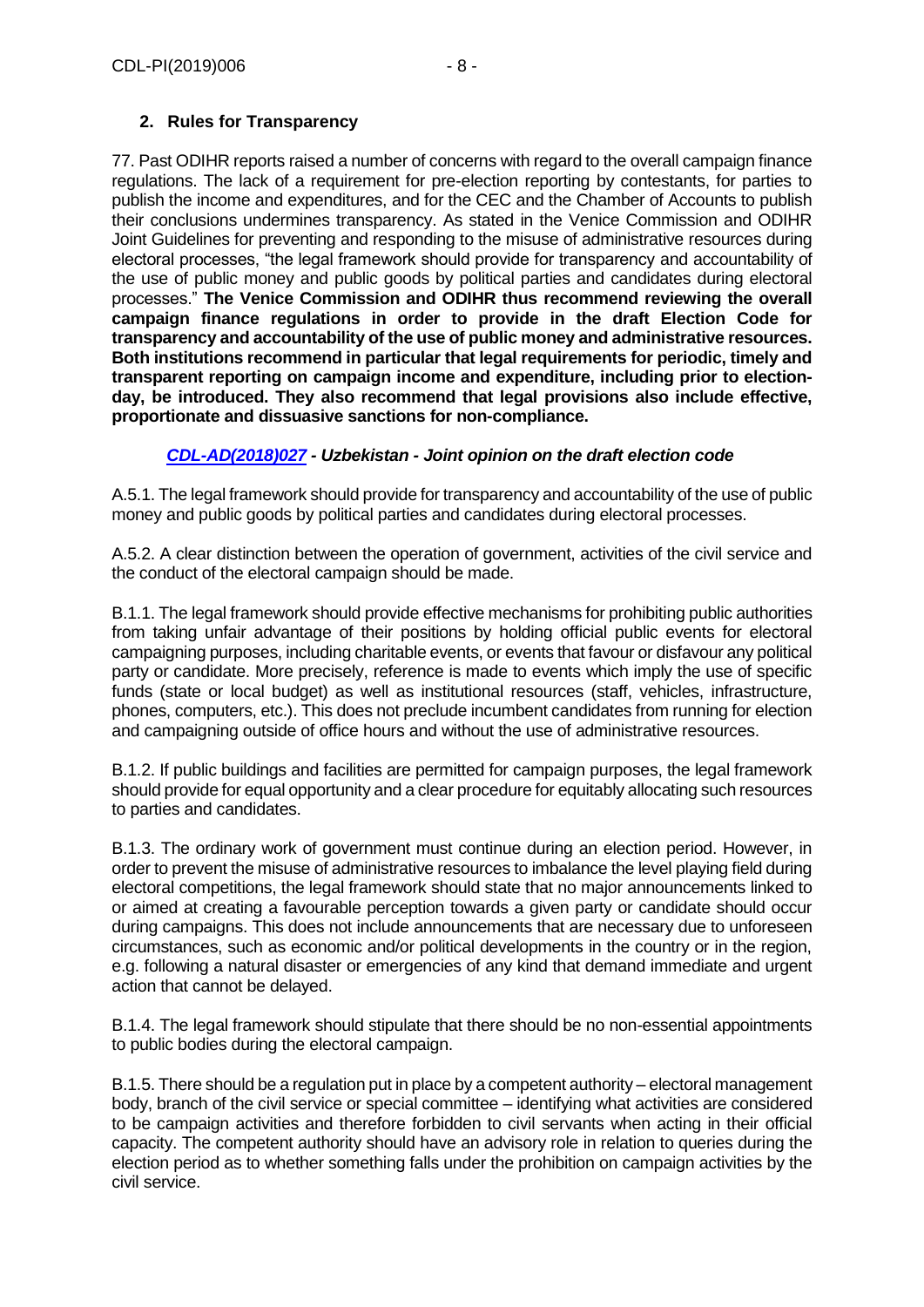## $[\ldots]$

B.1.7. In addition to national legislation, charters of ethics or codes of conduct could be appropriate instruments to prevent the misuse of administrative resources during electoral processes.

## *[CDL-AD\(2016\)004](https://www.venice.coe.int/webforms/documents/default.aspx?pdffile=CDL-AD(2016)004-e) - Joint Guidelines for preventing and responding to the misuse of administrative resources during electoral processes.*

107. Regulating the funding of political parties and electoral campaigns is a further important factor in the regularity of the electoral process.

108. First of all, funding must be transparent; such transparency is essential whatever the level of political and economic development of the country concerned.

109. Transparency operates at two levels. The first concerns campaign funds, the details of which must be set out in a special set of carefully maintained accounts. In the event of significant deviations from the norm or if the statutory expenditure ceilings are exceeded, the election may be annulled. The second level involves monitoring the financial status of elected representatives before and after their term in office. A commission in charge of financial transparency takes formal note of the elected representatives' statements as to their finances. The latter are confidential, but the records can, if necessary, be forwarded to the public prosecutor's office.

110. In unitary states, any expenses incurred by local authorities in connection with the running of a national election, the payment of election commission members, the printing of ballot papers, etc, should normally be borne by the central state.

## *[CDL-AD\(2002\)023rev2-cor](https://www.venice.coe.int/webforms/documents/default.aspx?pdffile=CDL-AD(2002)023rev2-cor-e) - Code of Good Practice in Electoral Matters: Guidelines and Explanatory Report*

8. In order to ensure equality of opportunities for the different political forces, electoral campaign expenses shall be limited to a ceiling, appropriate to the situation in the country and fixed in proportion to the number of voters concerned. *Also under II.3*

9. The State should participate in campaign expenses through funding equal to a certain percentage of the above ceilings or proportional to the number of votes obtained. This contribution may however be refused to parties who do not reach a certain threshold of votes.

10. Private contributions can be made for campaign expenses, but the total amount of such contributions should not exceed the stated ceiling. Contributions from foreign States or enterprises must be prohibited. This prohibition should not prevent financial contributions from nationals living abroad. Other limitations may also be envisaged. Such may consist notably of a prohibition of contributions from enterprises of an industrial or commercial nature or religious organisations.

11. Electoral campaign accounts will be submitted to the organ charged with supervising election procedures, for example, an election committee, within a reasonable time limit after the elections.

12. The transparency of electoral expenses should be achieved through the publication of campaign accounts.

*[CDL-INF\(2001\)008](https://www.venice.coe.int/webforms/documents/default.aspx?pdffile=CDL-INF(2001)008-e) - Guidelines and Report on the Financing of political parties*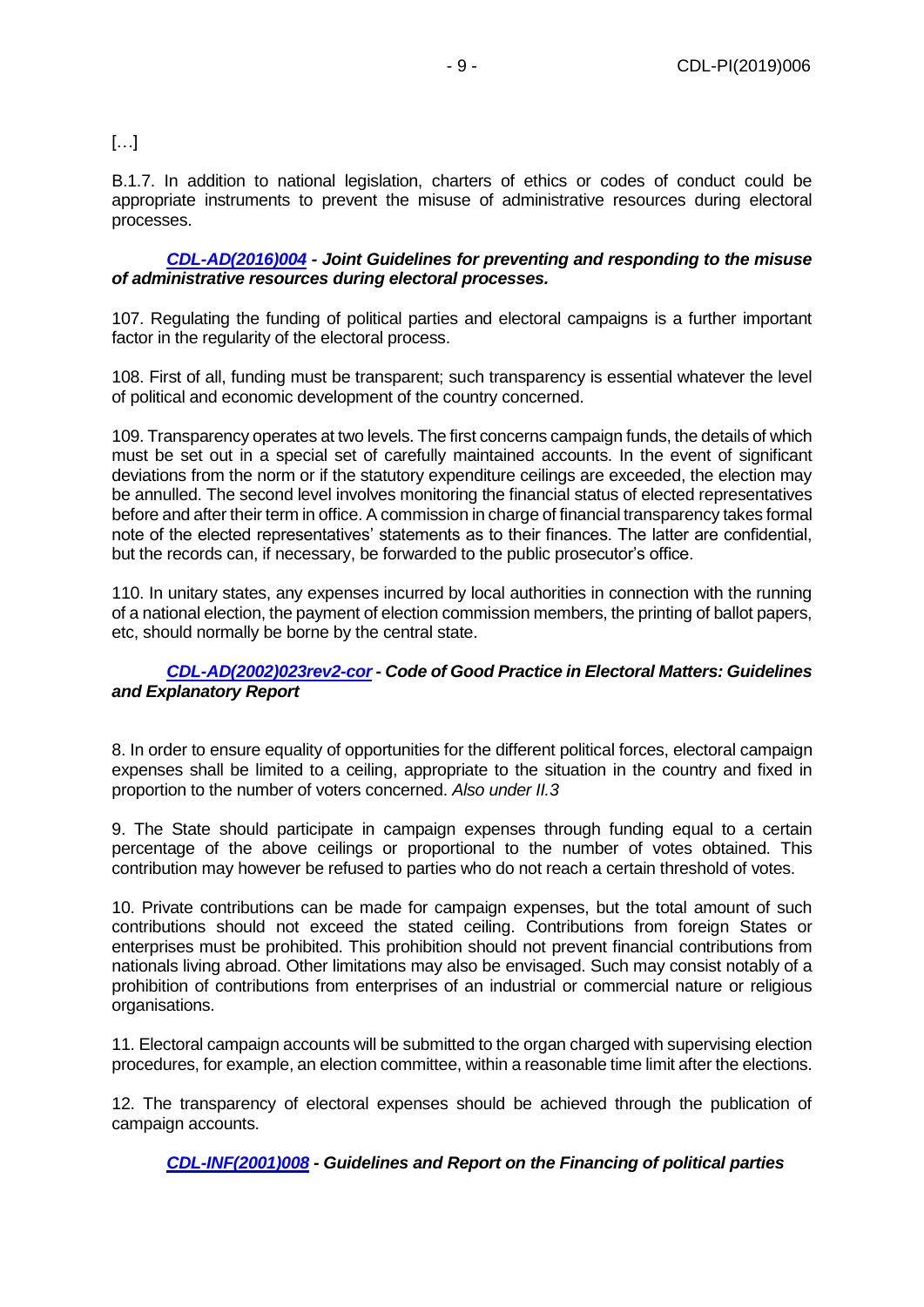## **3. Expenditure limits**

39. Article 38(3) of the EC lays down restrictions on direct or indirect financing or material support of electoral campaigns/electoral contestants (including political parties) which are similar to those applicable to general party funding under Article 26 of the LPP. That said, instead of campaign ceilings it foresees limits on electoral campaign expenditure. Such a measure is in line with international standards and may contribute to ensuring equality between candidates and pluralism in elections. While the 2013 Joint Opinion had commented positively on that approach, it had expressed concerns about the rule that those limits were set by the CEC. **It recommended, in line with paragraph 196 of the Guidelines, that the basis for the CEC calculation of those limits should be indicated in the law itself, either as an absolute or as a relative sum, and that such basis should be maintained at a reasonable level.** […]

40. A particular feature of the electoral campaign funding rules, as revised in 2015, is the requirement for electoral contestants to open an electoral fund (i.e. a special bank account) through which all financial transactions must be conducted; see Article 38(2) of the EC. The 2013 Joint Opinion had welcomed this approach, which facilitates transparency and oversight over campaign expenditures, but it had also noted that the existence of such a fund "does not guarantee that no transactions will by-pass the fund and that the expenditure ceilings will not be violated. For this reason, as an additional measure, **a more comprehensive approach to include details of the campaign period, campaign definition and campaign expenditure ceiling could be used, stipulating by law that all transactions apart from regular party operations (office, salaries of the permanent staff) are campaign expenditures and be administered through the fund."** […]

## *[CDL-AD\(2017\)027](https://www.venice.coe.int/webforms/documents/default.aspx?pdffile=CDL-AD(2017)027-e) - Republic of Moldova - Joint Opinion on the legal framework governing the funding of political parties and electoral campaigns*

23. According to common rules against corruption in the funding of political parties and electoral campaigns, states should consider adopting measures to prevent excessive funding of political parties, including the establishment of limits on expenditure in electoral campaigns.

## *[CDL-AD\(2014\)035](https://www.venice.coe.int/webforms/documents/default.aspx?pdffile=CDL-AD(2014)035-e) - Joint Opinion on the Draft Act to regulate the formation, the inner structures, functioning and financing of political parties and their participation in elections of Malta*

36. Current … Law stipulates that, whereas private donations are subject to contribution limits, contributions given by a candidate to his or her own campaign fund or his or her party are not limited. This provision is not changed by the draft amendments. While a candidate's own contributions are often perceived to be of lesser concern in relation to possible corruption and undue influence, unlimited funding of one's own campaign carries the risk that a few wealthy individuals are able to spend unlimited amounts in campaigning for public office. This may not always properly represent societal interests and could jeopardize the creation of a level playing field for political participation. A reasonable limitation could e.g., consist in setting a limit to the amount of contributions which can come from a single source, setting spending limits or stating in the draft amendments that the funding provided by the candidate cannot be more than a certain proportion of the overall private contributions …

37. The OSCE/ODIHR has called on the Serbian authorities in the past to consider establishing by law reasonable and justifiable limits to campaign expenditures. This would ensure that the free choice of voters is not undermined or the democratic process distorted by disproportionate expenditure on behalf of any party or candidate. It would thus enhance the level playing field among contestants during the campaign, in line with good electoral practice …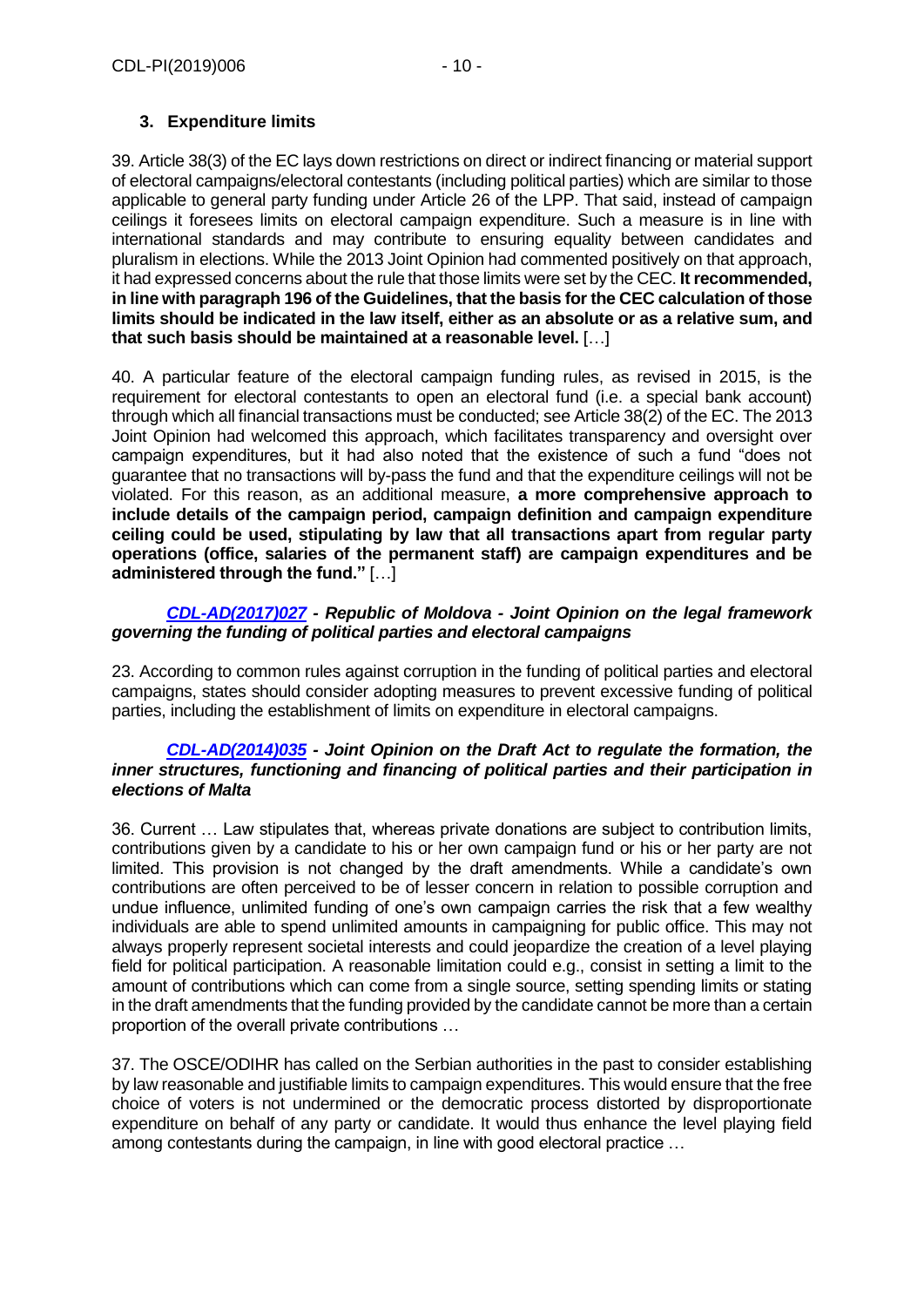## *[CDL-AD\(2014\)034](https://www.venice.coe.int/webforms/documents/default.aspx?pdffile=CDL-AD(2014)034-e) - Joint Opinion on Draft Amendments to the Law on the financing of political activities of Serbia*

93. Article 65(13) of the draft law prohibits a person from donating his or her services in support of a candidate's campaign, as "financial (material) support" can only be given "through election funds". The Venice Commission and OSCE/ODIHR have previously expressed concern that this provision prohibits persons who do not have financial resources from contributing their time or labour in support of a candidate. Regulation of in-kind contributions is possible through strict reporting requirements. However, in-kind contributions should not be prohibited simply because they are not traceable through the election fund. The OSCE/ODIHR and the Venice Commission previously recommended that the law be amended to allow for the contribution of in-kind services to a political campaign, subject to strict reporting requirements and the same contribution limits that apply to monetary donations. (…)

## *[CDL-AD\(2014\)019](https://www.venice.coe.int/webforms/documents/default.aspx?pdffile=CDL-AD(2014)019-e) - Joint Opinion the Venice Commission and OSCE Office for Democratic Institutions and Human Rights (OSCE/ODIHR) on the draft Election Law of the Kyrgyz*

37. The Code provides detailed provisions on election campaign financing. Among the measures laid down in Section VI of Chapter VIII are the imposition of expenditure limits upon political parties and independent candidates (that differ depending on the type of elections), an obligation to keep records of all direct and in-kind contributions given to political parties as well as strict reporting requirements, with an indication of time-limits for submission of financial reports and sanctions for non-compliance with this requirement. These measures provide a sound basis for a transparent election campaign financing system. Enforcement mechanisms may, however, need to be strengthened. As noted by the Council of Europe's Committee of Ministers, political parties should be subject to "effective, proportionate and dissuasive sanctions." It does appear that the sanctions provided in Article 289 may not be proportionate to breaches of the requirements regarding financing of the election campaign and therefore not dissuasive enough. That said, the Venice Commission and OSCE/ODIHR are not in a position to further comment on these provisions as they would need to be read and analyzed in conjunction with those of the Political Party Act. It remains to be seen how these arrangements will be enforced in practice. Their efficiency to a large extent depends on the scope of verification and investigation powers assigned to the National Audit body.

38. The Final and Transitional Provisions of the Code contain amendments to the Political Party Act concerning the rules on donations for the purpose of election campaigning. This law has not been assessed by the Venice Commission and OSCE/ODIHR. Nevertheless, both institutions express concerns regarding these amendments since they seem to restrict conditions of donations. This should be carefully considered. This new provision will have to be assessed in light of the upcoming elections.

## *[CDL-AD\(2011\)013](https://www.venice.coe.int/webforms/documents/default.aspx?pdffile=CDL-AD(2011)013-e) - Joint opinion on the election code of Bulgaria*

43. Articles 89 and 90 regulate the use of private funds for electoral campaigns. Parliamentary parties already have campaign funds due to the largess of the Assembly under Article 86 and 87 of the Code. As noted above, non-parliamentary parties are excluded from receiving public funds and must rely solely on private donations. As a result, parliamentary parties are not impacted by Articles 89 and 90 as much as non-parliamentary parties are impacted by these articles. Article 90(3) limits campaign expenditures by tying the expenditure limit to ten times the largest amount of public funds given to a parliamentary party. The problem with this formula is that parliamentary parties can establish an unreasonable expenditure limit by reducing the amount of public funds parliamentary parties take from the state budget. Article 90(4) provides a similar limit for candidates nominated by groups of voters, which is fifty percent (50%) of the largest amount of public funds given to a parliamentary party. **The Venice Commission and the OSCE/ODIHR**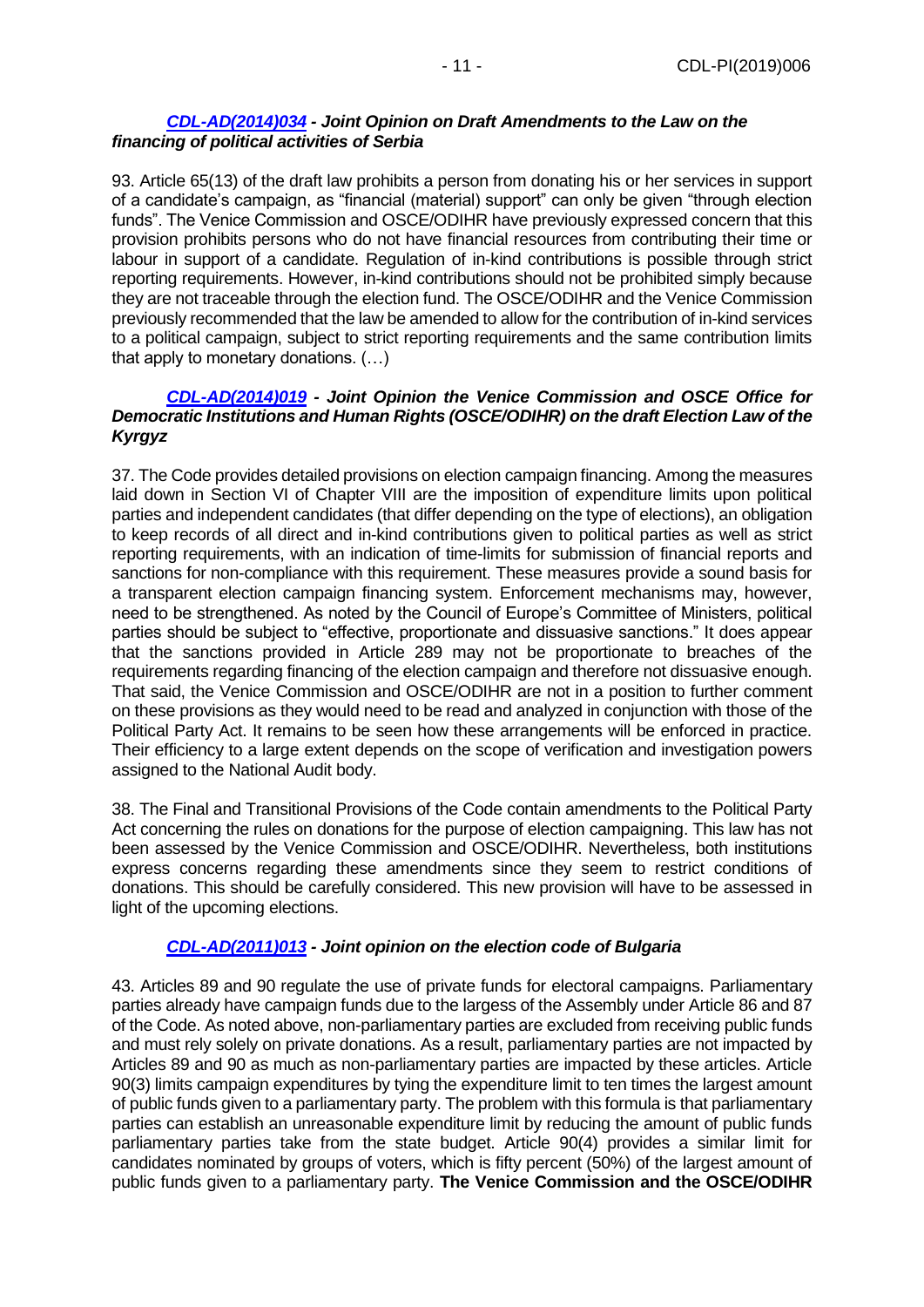**recommend** that these articles be reviewed to ensure that they will not have a negative impact on non-parliamentary parties or independent candidates.

*[CDL-AD\(2009\)005](https://www.venice.coe.int/webforms/documents/default.aspx?pdffile=CDL-AD(2009)005-e) - Joint Opinion on the Electoral Code of the Republic of Albania*

*See also:*

*[CDL-AD\(2018\)031](https://www.venice.coe.int/webforms/documents/default.aspx?pdffile=CDL-AD(2018)031-e) - Turkey - Joint Opinion of the Venice Commission and ODIHR on Amendments to the electoral legislation and related "harmonisation laws" (para. 12) (chapter II.1 above)*

*[CDL-AD\(2002\)023rev2-cor](https://www.venice.coe.int/webforms/documents/default.aspx?pdffile=CDL-AD(2002)023rev2-cor-e) - Code of Good Practice in Electoral Matters: Guidelines and Explanatory Report (para. 109) (chapter III.2 above)*

*[CDL-INF\(2001\)008](https://www.venice.coe.int/webforms/documents/default.aspx?pdffile=CDL-INF(2001)008-e) - Guidelines and Report on the Financing of political parties (para. 8-10) (chapter II.3 above)*

### **4. Reimbursement of Expenses**

41. Article 86(1) stipulates that the Assembly shall determine the amount of public funds to be provided to a select group of electoral contestants – political parties in the Assembly. Article 87(2) states that fifty percent (50%) of the public campaign funds is "to be distributed among political parties registered as electoral subjects and having seats in the Assembly" "on the basis of the number of mandates won in the elections for the Assembly". The remaining fifty percent (50%) of public campaign funds "is to be distributed among political parties registered as electoral subjects and which have obtained not less than 2 seats in the Assembly in the preceding elections for the Assembly, in proportion with the votes obtained by them nationwide". This text means that only parliamentary parties are allocated public funds for the elections. It is questionable whether the parliamentary parties in the Assembly should give all of the public funds for the electoral campaign to themselves. **The Venice Commission and the OSCE/ODIHR recommend** that these provisions be amended to provide some public funding mechanism for non-parliamentary parties.

42. Moreover, the second allocation is given to award the winners by forcing the losers – those who did not obtain any seat but had at least two seats in the previous Assembly - to pay back their initial allocation to the CEC [Article 87(2)b and 87(3)], which re-allocates these funds among the winners [Article 87(5)]. This raises an issue of concern since, ideally, it is hoped that there are sufficient campaign funds for all electoral contestants so that voters are fully informed. It is unavoidable that some electoral subjects, who met the legal requirements to be placed on the ballot, will not be successful in the elections and will fail to secure a mandate. These electoral subjects should not now be punished. The system of public funding for campaigns fulfils the public policy objective of providing information to voters about all electoral contestants, even those that ultimately fail to win a mandate. **The Venice Commission and the OSCE/ODIHR recommend** that Articles 86 and 87 be accordingly amended so that the campaign funds of losers are not withheld and distributed among the victors.

## *[CDL-AD\(2009\)005](https://www.venice.coe.int/webforms/documents/default.aspx?pdffile=CDL-AD(2009)005-e) - Joint Opinion on the Electoral Code of the Republic of Albania*

111. Election campaigns are a one-time effort, but after a particular campaign, the remaining funds are usually carried forward for the next party campaign, or utilised for the continuing political activities in preparation for future campaigns. It should not be seen as improper to maintain a campaign chest between elections. The provision on this subject should be reconsidered in future.